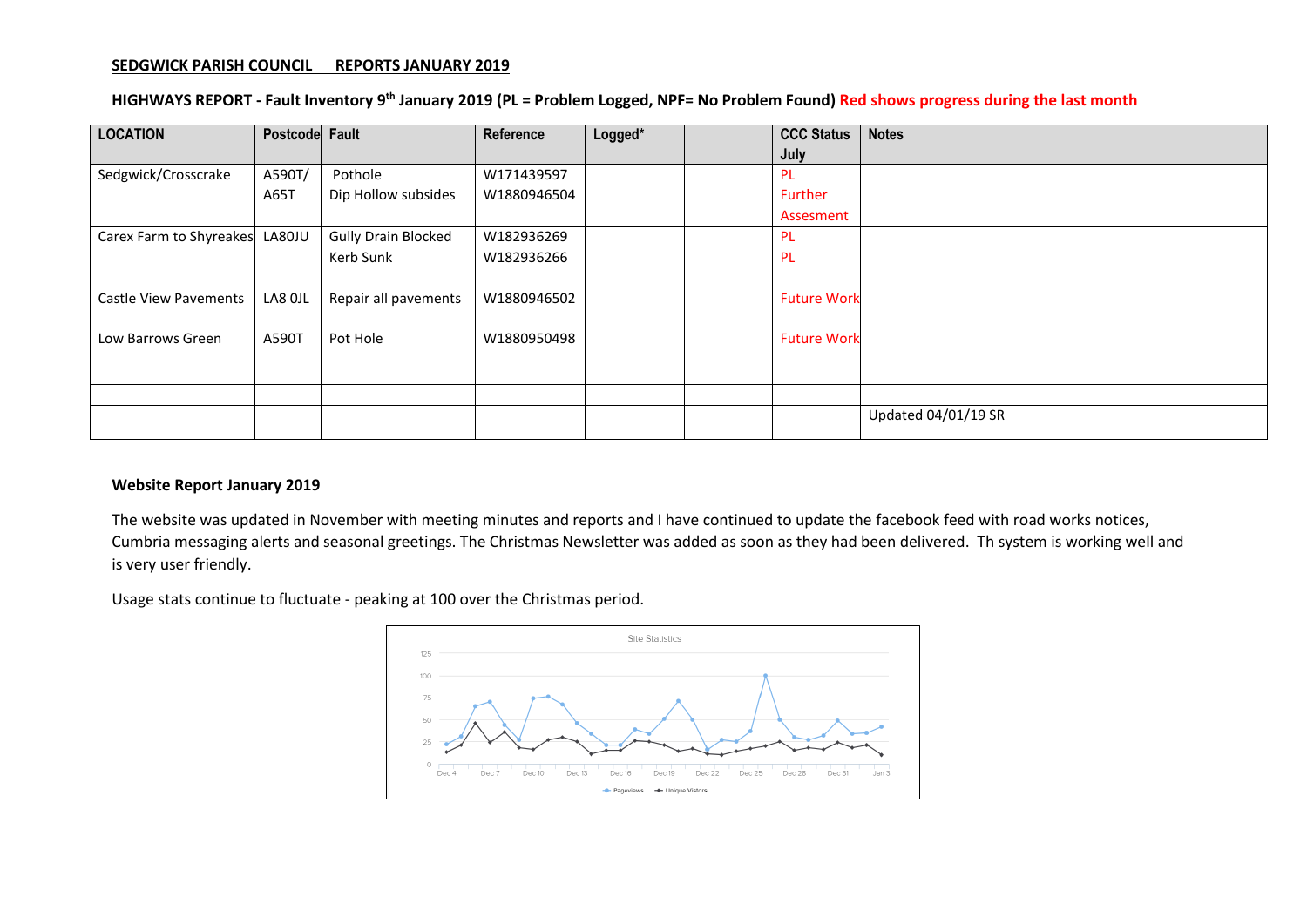

# **Sedgwick Parish Council update January 2019**

# **INCIDENTS OF NOTE**

Within the area that your Parish falls, during the last month there have been 59 incidents reported, resulting in 13 crimes being submitted.

The only log specific to Sedgwick being a car into a hedge near to High Riverside house.

Crimes of note or public interest:

5<sup>th</sup> December 150 Blackthorn plants stolen from property at Gatebeck.

5<sup>th</sup> December attempted theft of a quad bike at Endmoor, offender believed disturbed and made off.

10<sup>th</sup> December four separate vehicles broken into in the Endmoor area and power tools stolen.

22<sup>nd</sup> December a wallet was lost between Oxenholme and Kendal, cards were later attempted to be used to purchase goods.

# **CRIME FIGURES**

Crime figures can be obtained via the Cumbria Police Website:

<https://www.cumbria.police.uk/Your-Area/Your-area.aspx>

Alternatively use the following link:

<https://www.police.uk/>